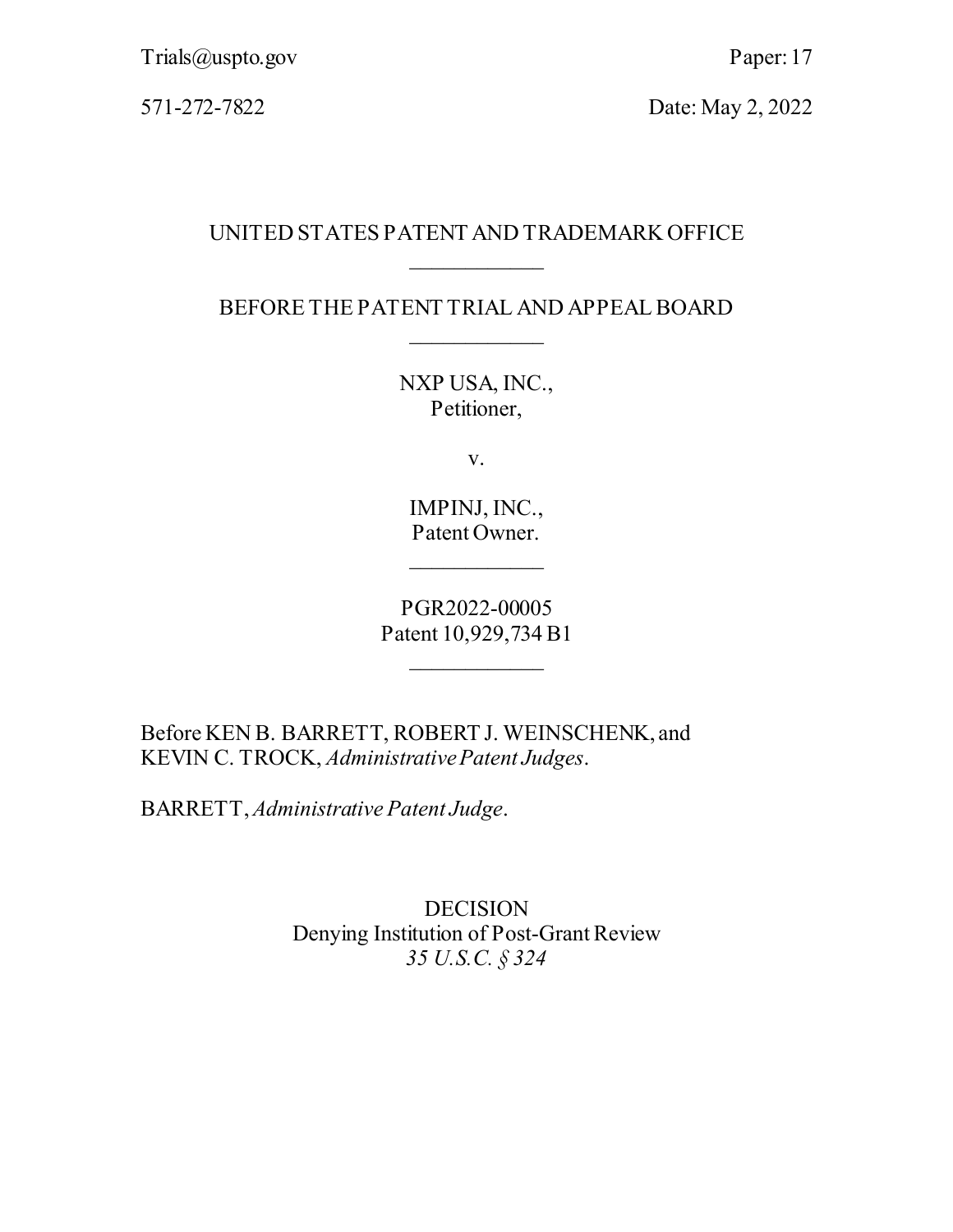$\overline{a}$ 

### I. INTRODUCTION

#### *A. Background and Summary*

NXP USA, Inc. ("Petitioner")<sup>[1](#page-1-0)</sup> filed a Petition requesting a post-grant review of U.S. Patent No. 10,929,734 B1 ("the '734 patent," Ex. 1001). Paper 1 ("Pet."). The Petition challenges the patentability of claims 1–20 of the '734 patent. Impinj, Inc. ("Patent Owner"[\)2](#page-1-1) filed a Preliminary Response to the Petition. Paper 15 ("Prelim. Resp.")<sup>[3](#page-1-2)</sup>.

We have authority, acting on the designation of the Director, to determine whether to institute a post-grant review. *See* 35 U.S.C. § 324  $(2018)$ ; 37 C.F.R.  $\frac{242.4(a)(2021)}{T}$  for Board institutes the trial on behalf of the Director."). A post-grant review may not be instituted "unless . . . the information presented in the petition . . . , if such information is not rebutted, would demonstrate that it is more likely than not that at least 1 of the claims challenged in the petition is unpatentable." 35 U.S.C. § 324(a). The Board, however, has discretion to deny a petition even when a petitioner meets that threshold. *Id.*; *see, e.g., Cuozzo Speed Techs., LLC v. Lee*, 136 S. Ct. 2131, 2140 (2016) ("[T]he agency's decision to deny a petition is a matter committed to the Patent Office's discretion.").

Based on the current record and for the reasons explained below, we exercise our discretion under 35 U.S.C. § 324(a) to deny institution of a post-grant review.

<span id="page-1-0"></span><sup>&</sup>lt;sup>1</sup> Petitioner identifies NXP USA, Inc., NXP Semiconductors N.V., NXP B.V., and Freescale Semiconductor Holdings V, Inc. as real parties-ininterest. Pet. 120.

<span id="page-1-1"></span><sup>2</sup> Patent Owner identifies Impinj, Inc. as the real party-in-interest. Paper 5, 2.

<span id="page-1-2"></span><sup>&</sup>lt;sup>3</sup> We refer to the versions of the Petition and Preliminary Response filed under seal. Redacted, public versions also were filed. Papers 2, 14.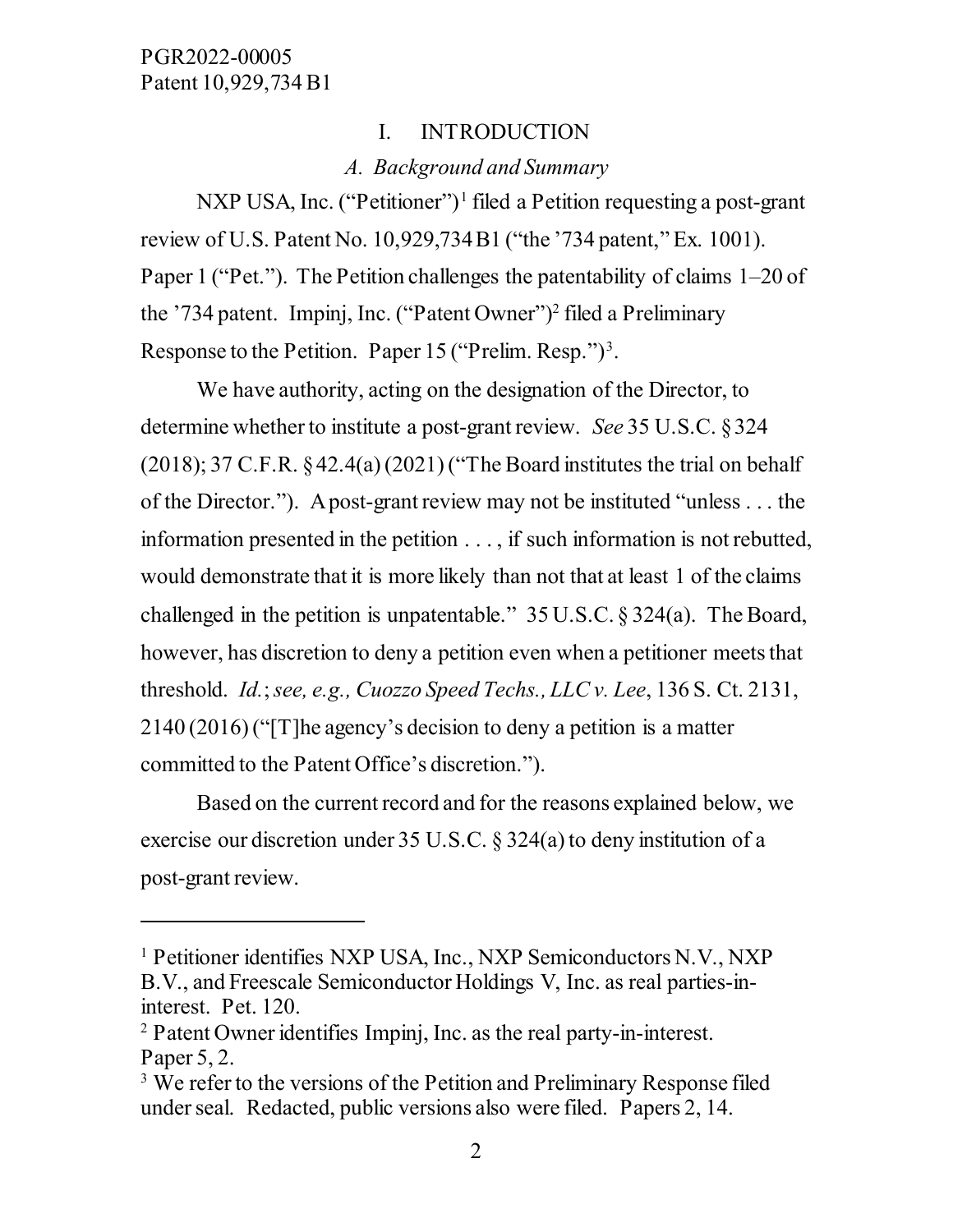$\ddot{\phantom{a}}$ 

### *B. Related Proceedings*

The parties identify, as a matter involving the '734 patent, *Impinj, Inc. v. NXP USA f/k/a NXP Semiconductors USA, Inc.*, No. 6:21-cv-00530 (W.D. Tex.). Pet. 120; Paper 5, 3. The parties also identify, as matters related to the '734 patent, *NXP USA Inc et al v. Impinj Inc.*, No. 2:20-cv-01503 (W.D. Wash.) and *Impinj, Inc. v. NXP USA, Inc.*, No. 4:19-cv-03161 (N.D. Cal.). Pet. 120–121; Paper 5, 2–3. Additionally, Patent Owner identifies, as related matters, severalPatent Trial and Appeal Board cases, none of which involve the '734 patent. *See* Paper 5, 2–3.

# *C. The '734 Patent*

The '734 patent is titled "RFID Tag Clock Frequency Reduction During Tuning," and issued February 23, 2021, from U.S. Application No. 16/597,866, filed October 10, 2019. [4](#page-2-0) Ex. 1001, codes (21), (22), (45), (54).

The '734 patent pertains to Radio-Frequency Identification (RFID) tags, and more specifically to the clock frequency to be used during tuning for power purposes. *See id.* at 1:19–23, 2:17–20. "In principle, RFID techniques entail using an RFID reader to interrogate one or more RFID tags . . . [with t]he reader transmitting a Radio Frequency (RF) wave." *Id.* at 1:28–31. Tags may be active (having its own power source such as a battery) or passive (lacking its own power source and being powered by the interrogating RF signal). *See id.* at 3:41–43, 3:60–62.

<span id="page-2-0"></span><sup>4</sup> The earliest filing date of a related application identified in the '734 patent is August 8, 2014. Ex. 1001, codes (60), (63). Because the earliest possible effective filing date for the '734 patent is after March 16, 2013 (the effective date for the first inventor to file provisions of the America Invents Act) and the Petition was filed within nine months of its issue date, the '734 patent is eligible for post-grant review. *See* 35 U.S.C. § 321(c).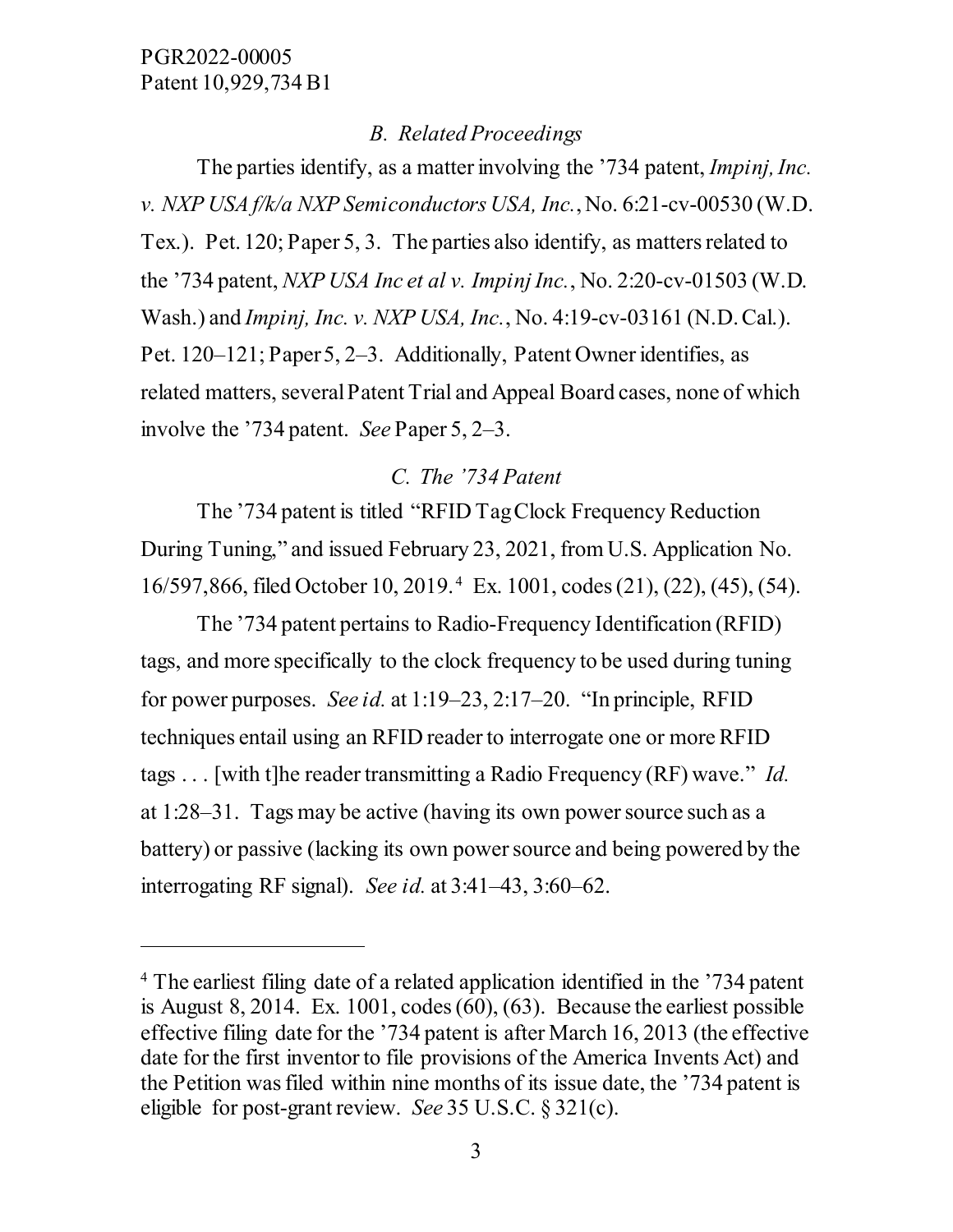"An RFID tag may include a matching network coupled between the tag IC [(integrated circuit)] and the tag antenna and configured to match the input impedance of the tag IC to the impedance of the tag antenna." *Id.* at 1:62–65. "Matching the tag IC input impedance to the tag antenna impedance may improve power transfer from RF signals incident on the antenna to the IC." *Id.* at 1:65–67. According to the '734 patent, a tuning circuit for impedance matching may be operable when the RF power level is lower than that needed to operate the rest of the integrated circuit. *See id.* at 10:18–20. This tuning may "allow[] the IC to extract enough power from the incident RF wave to operate." *Id.* at 10:33–34.

The '734 patent explains that:

Embodiments are directed to an RFID IC operating at a relatively low clock frequency while impedance matching to an antenna is being tuned to vary the amount of power that the IC can extract from an incident RF wave. A tuning circuit tunes the impedance matching by adjusting a variable impedance coupling the IC and the antenna. The IC may power-up with a low clock frequency or reduce its current clock frequency to a lower clock frequency prior to tuning or during the tuning process, and may increase its clock frequency upon completion of tuning or during the tuning process.

#### *Id.* at 2:17–27.

The '734 patent further explains that:

In some embodiments, the IC may reduce its current clock frequency by adjusting an IC oscillator . . . . In other embodiments, the IC may include at least two oscillators, one of which provides a clock signal with relatively low ("reduced") frequency and one of which provides a relativelyhigh-frequency clock signal, and may "reduce" its current clock frequency by using the relatively-low-frequency clock signal.

*Id.* at 17:36–47.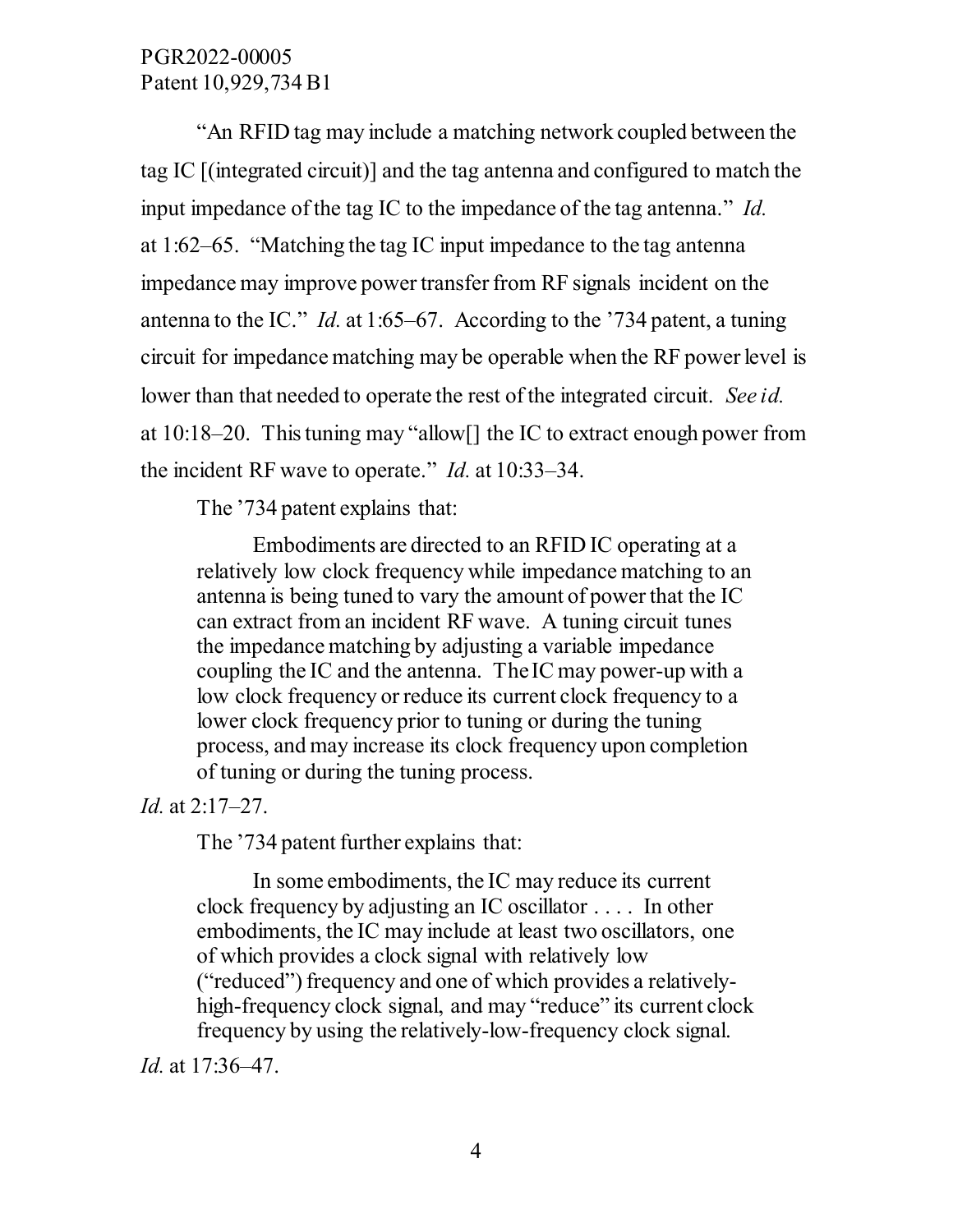# *D. Illustrative Claim*

Of the challenged claims of the '734 patent, claims 1, 8, and 15 are independent claims. Claim 1, reproduced below, is illustrative. 1. A Radio Frequency Identification (RFID) integrated circuit (IC) comprising: an antenna port configured to be coupled to an antenna and a variable impedance; a first oscillator configured to provide a first clock frequency; a second oscillator configured to provide a second clock frequency; and a tuning circuit coupled to and configured to tune the variable impedance, wherein the IC is configured to: determine that tuning of the variable impedance is to occur; select the first oscillator to use for the tuning; extract a first power from an RF wave incident on the antenna insufficient for the IC to fully operate; cause the tuning circuit to tune, using the first clock frequency from the first oscillator, the variable impedance to increase the power extracted from the RF wave; and after the tuning circuit tunes the variable impedance: extract a second power from the RF wave sufficient for the IC to fully operate; select the second oscillator to use for IC operation; and operate using the second clock frequency from the second oscillator. Ex. 1001, 20:55–21:13.

*E. Evidence* 

Petitioner relies on the following references:

| Reference                                                              | <b>Exhibit No.</b> |
|------------------------------------------------------------------------|--------------------|
| Impinj Monza R6 Tag Chip Datasheet, copyright 2017 ("R6<br>Datasheet") | 1009               |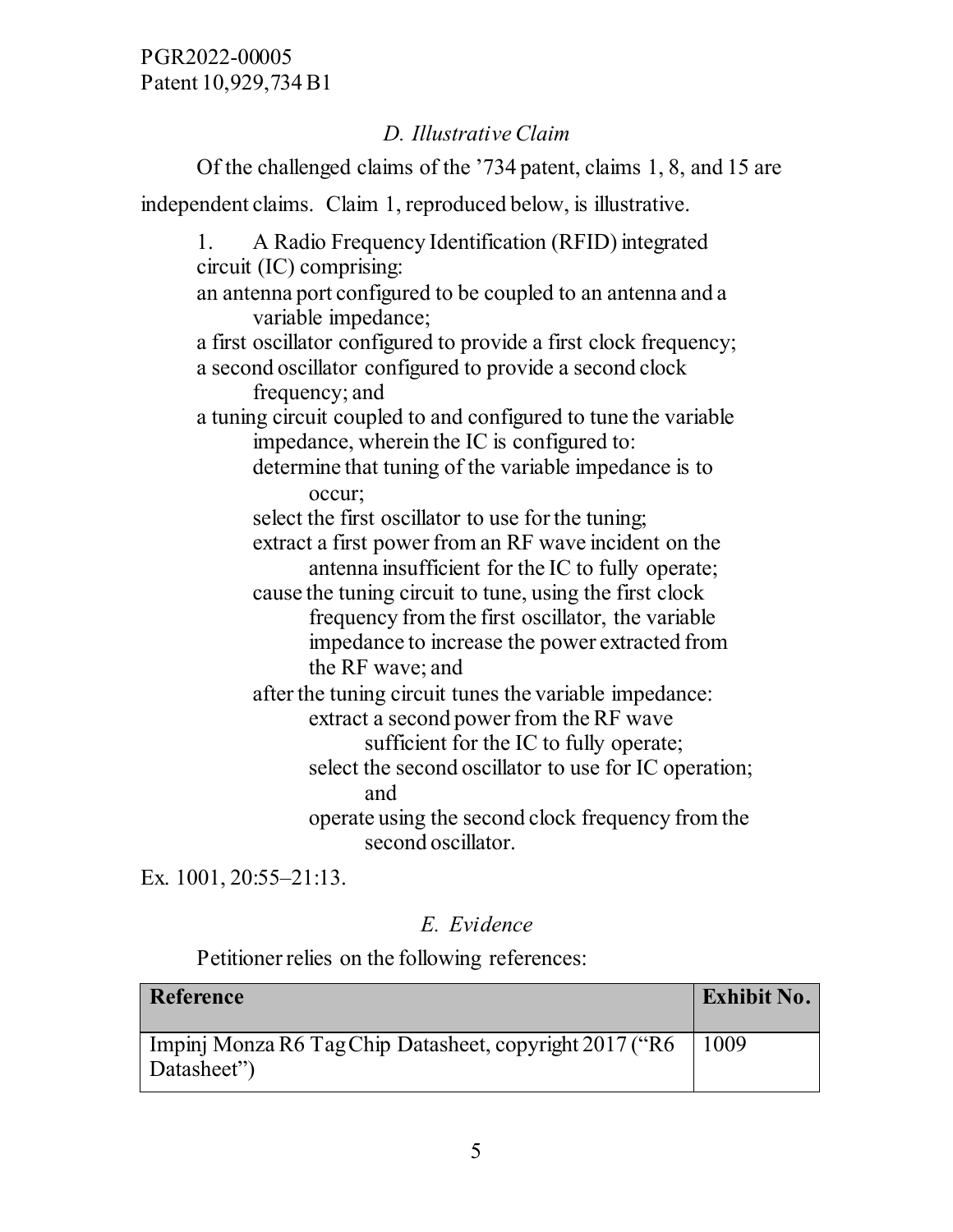$\ddot{\phantom{a}}$ 

| <b>Reference</b>                                                                    | <b>Exhibit No.</b> |
|-------------------------------------------------------------------------------------|--------------------|
| Science Vision Circuit Analysis Report – Monza R6 Tag<br>Chip ("R6 Circuit Report") | 1010               |
| Magnus RFID Tag Chip Datasheet                                                      | 1014               |
| Magnus Tune Block Documentation                                                     | 1015               |
| <b>Magnus Circuit Schematics</b>                                                    | 1016               |
| <b>Magnus Testing Documentation</b>                                                 | 1017               |
| US 8,242,911 B2; Filed Feb. 26, 2009; Issued Aug. 14, 2012<br>("Moore")             | 1018               |
| US 6, 104, 290; Filed Sept. 17, 1998; Issued Aug. 15, 2000<br>("Naguleswaran")      | 1019               |

 Petitioner also relies on the declaration of Dr. Daniel van der Weide (Ex. 1003), the declaration of Mr. Martin Weinberger (Ex. 1006), and the declaration of Dr. Shahriar Rokhsaz (Ex. 1013) in support of its arguments. Patent Owner relies on the declaration of Dr. Joshua R. Smith (Ex. 2001) in support of its arguments. The parties also rely on other exhibits as discussed below.

# *F. Asserted Grounds of Unpatentability*

 Petitioner asserts that the challenged claims are unpatentable on the following grounds:

| <b>Claim(s)</b> Challenged | $35 \text{ U.S.C.}$ | Reference(s)/Basis |
|----------------------------|---------------------|--------------------|
| 1, 2, 4–7, 13, 20          | 103                 | Monza $R65$        |

<span id="page-5-0"></span><sup>&</sup>lt;sup>5</sup> Petitioner, for the structure and operation of the Monza R6 RFID tag chip, relies on Monza R6 (Ex. 1009) and R6 Circuit Report (Ex. 1010). *See* Pet. 7.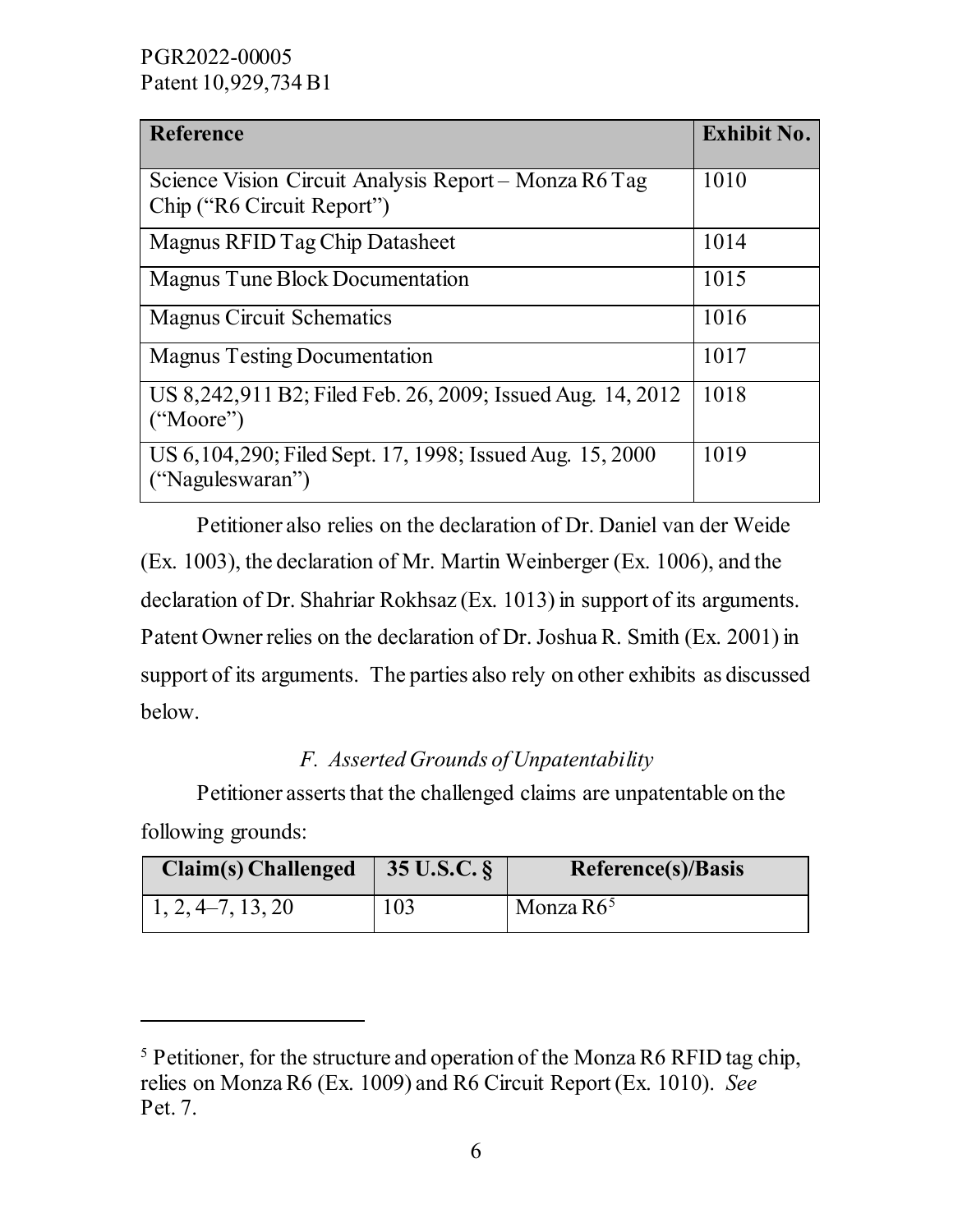$\overline{a}$ 

| Claim(s) Challenged       | 35 U.S.C. § | <b>Reference(s)/Basis</b> |
|---------------------------|-------------|---------------------------|
| $1, 2, 4-9, 11-16, 18-20$ | 103         | Magnus <sup>6</sup>       |
| $1 - 20$                  | 103         | Moore, Naguleswaran       |
|                           | 103         | Monza R6, Moore           |
| 3, 10, 17                 | 103         | Magnus, Moore             |

#### II. ANALYSIS

*Discretionary Denial under 35 U.S.C. § 324(a)* 

Patent Owner argues that we should exercise our discretion to deny institution under 35 U.S.C. § 324(a). *See* Prelim. Resp. 41–52 (citing *Apple Inc. v. Fintiv, Inc.*, IPR2020-00019, Paper 11 (PTAB Mar. 20, 2020) (precedential) ("*Fintiv*"); *Supercell Oy v. Gree, Inc.*, PGR2020-00039, Paper 14, 7 (PTAB Sept. 14, 2020) (applying *Fintiv* and *NHK Spring Co., Ltd. v. Intri-Plex Techs., Inc.*, IPR2018-00752, Paper 8 (PTAB Sept. 12, 2018) (precedential) ("*NHK*") in the context of a post-grant review.)).

Petitioner does not address *Fintiv* or our discretion to deny institution under 35 U.S.C. § 324(a) in the Petition. *See* Pet. *passim*. We also note for the record that Petitioner did not request leave to file a reply brief to address Patent Owner's *Fintiv* arguments in the Preliminary Response. *See* 37 C.F.R. § 42.208(c) ("A petitioner may seek leave to file a reply to the preliminary response in accordance with §§ 42.23 and 42.24(c).").

 In *Fintiv*, the Board discussed various factors that "relate to whether efficiency, fairness, and the merits support the exercise of authority to deny

<span id="page-6-0"></span><sup>6</sup> Petitioner, for the structure and operation of the Magnus product, relies on Magnus RFID Tag Chip Datasheet (Ex. 1014), Tune Block Documentation (Ex. 1015), Magnus Circuit Schematics (Ex. 1016), and Magnus Testing Documentation (Ex. 1017). *See* Pet. 51.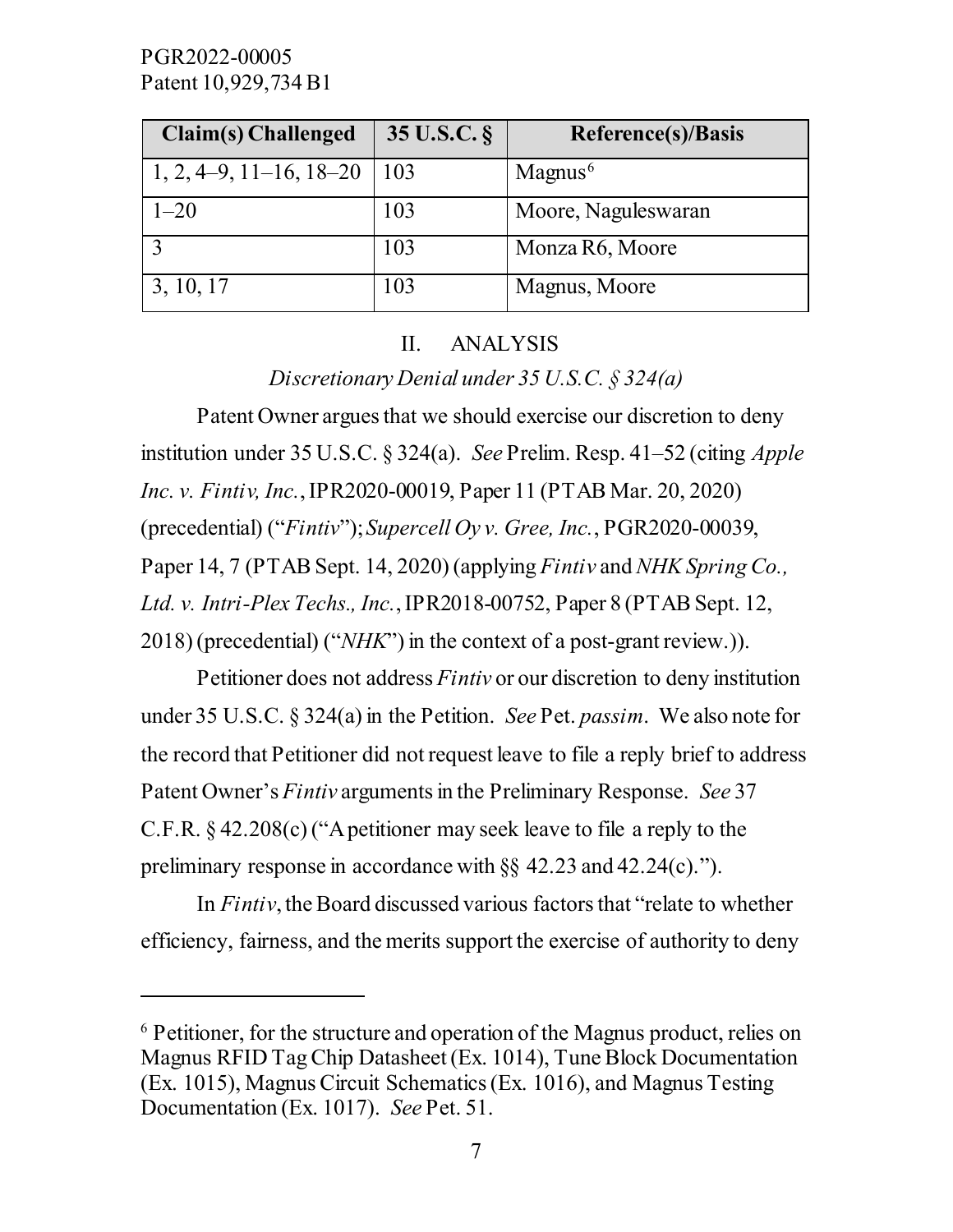institution." *Fintiv*, Paper 11 at 6. The Board may exercise this discretion if instituting a post-grant review would lead to "inefficient use of Board resources." *See NHK*, Paper 8 at 20.

We discuss the *Fintiv* factors below. We agree with Patent Owner that the circumstances of this case warrant denial of institution under  $§ 324(a).$ 

## *A. Factor 1: Whether the court granted a stay or evidence exists that one may be granted if a proceeding is instituted*

Patent Owner advises that "[t]here is no stay in the parallel litigation in the Western District of Texas litigation," arguing that "there is no reason to believe that a stay will be granted." Prelim. Resp. 45. Patent Owner asserts that "Petitioner has not even moved for a stay in the Texas case," and argues that "there is no evidence that the Western District of Texas would enter a stay, even if review were instituted." *Id.* at 45–46.

Petitioner does not contest Patent Owner's position. *See* Pet. *passim*.

In this circumstance, where neither party has requested a stay from the district court, we view this factor as neutral.

# *B. Factor 2: Proximity of the court's trial date to the Board's projected statutory deadline for a final written decision*

According to Patent Owner, "[t]he December 28, 2021 schedule in Western District of Texas case sets a trial date for February 21, 2023, almost three months before the projected statutory deadline [for a final written decision in this post-grant review]." Prelim. Resp. 47 (citing Ex. 2003; Ex. 2004, 5). Patent Owner continues:

Although the precise trial date could move based on the Court's recent direction at the *Markman* hearing, during which the Court directed the parties to break the asserted patents into three trial groupings and to propose a schedule with case events,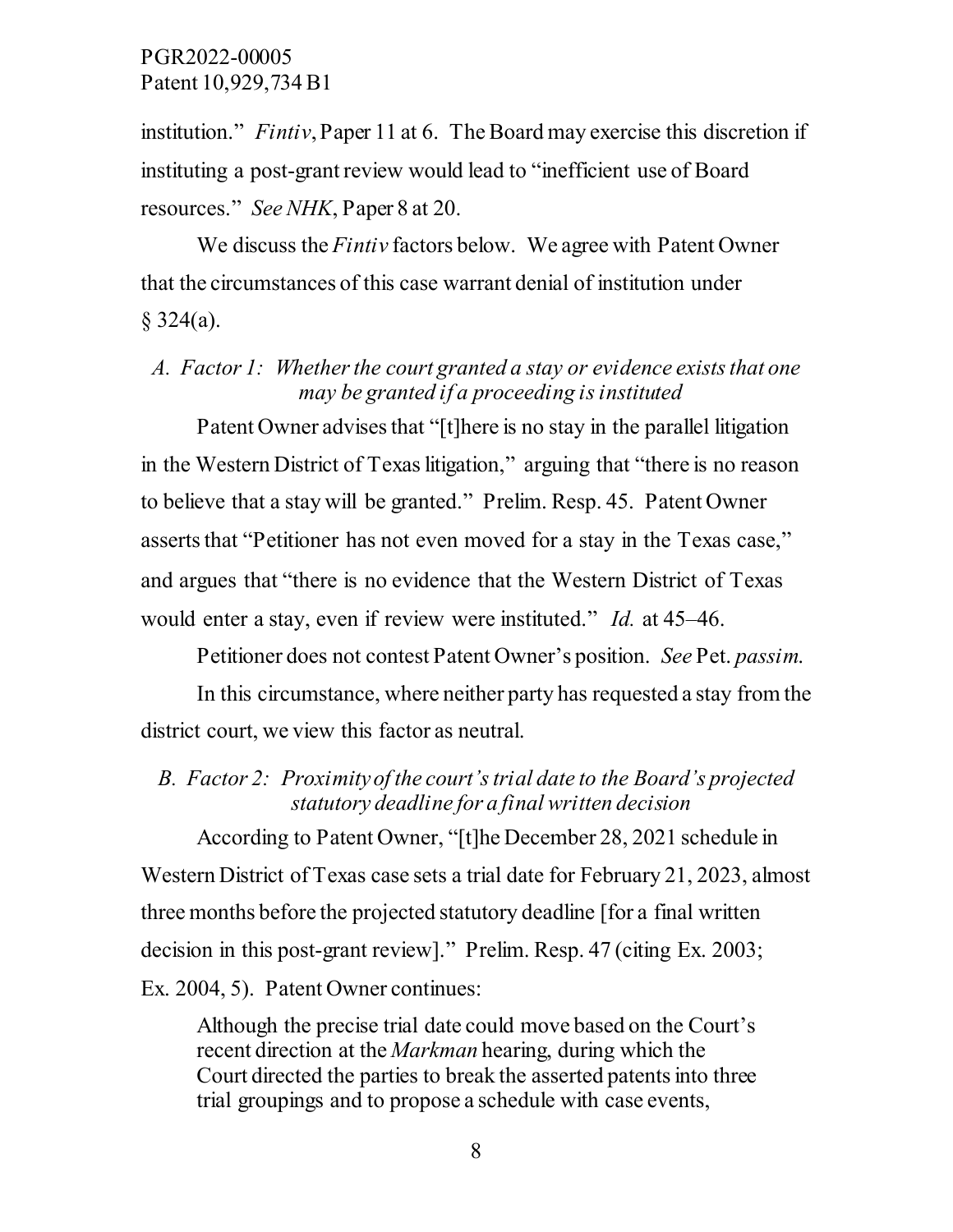including discovery, to be completed for all asserted patents prior to the first trial. Even though the parties have not yet agreed to a prioritization of which patents will be asserted in which of the three trials or to a specific schedule in light of the Court's recent direction, the current schedule (*see* Ex. 2003 and Ex. 2004) projects a trial date well before the Board's projected deadline. A rescheduled trial, at least the first of them, may occur prior to the projected deadline.

*Id.* at 47. Patent Owner further argues that "[r]egardless of the precise trial date of the '734 Patent, the parties will very likely have completed everything up to trial before the projected statutory deadline." *Id.* at 48 (citing Ex. 2004, 3–5).

Petitioner does not address the issue of the trial date. *See* Pet. *passim*.

The projected statutory deadline for the Board to issue a final written decision in this proceeding, if institution were granted, would be May 2023, over two months after the currently scheduled trial date.

"We generally take courts' trial schedules at face value absent some strong evidence to the contrary." *Apple Inc. v. Fintiv, Inc.*, IPR2020-00019, Paper 15, 13 (PTAB May 13, 2020) (informative) ("*Fintiv II*"). "If the court's trial date is earlier than the projected statutory deadline, the Board generally has weighed this fact in favor of exercising authority to deny institution." *Fintiv*, Paper 11 at 9. Because the currently scheduled trial in the parallel proceeding is scheduled to begin over two months before our deadline to reach a final decision, this factor weighs somewhat in favor of discretionary denial. *See Fintiv II*, Paper 15 at 13.

## *C. Factor 3: Investment in the parallel proceeding by the court and the parties*

Patent Owner asserts that, "by the time that an institution decision is due in this proceeding, in May 2022, the parallel proceedings will have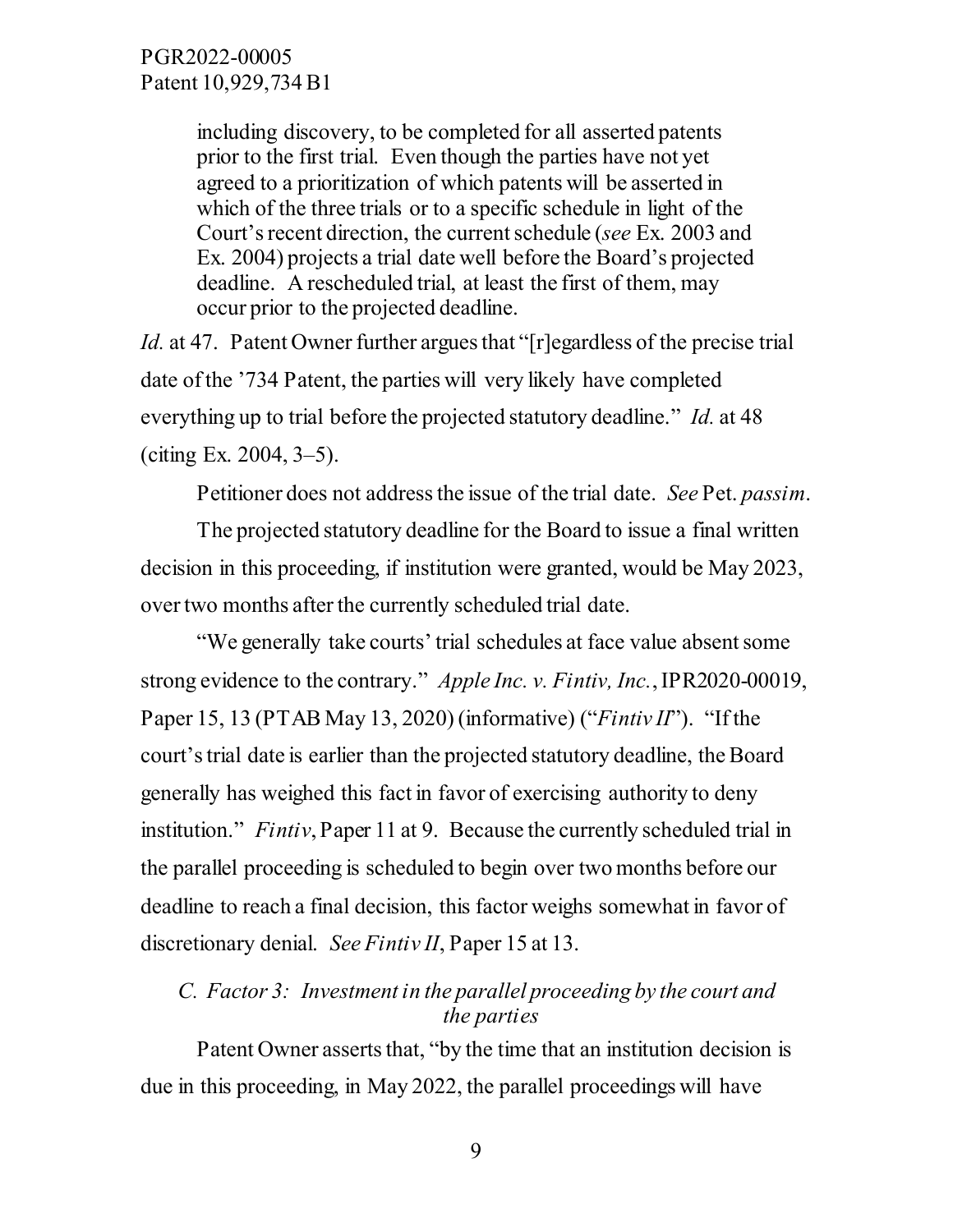advanced significantly," noting that the parties "have already completed the *Markman* process, and the Court has issued its claim construction order . . . [and the parties] will also have served final contentions and will be significantly into fact discovery period." Prelim. Resp. 48–49 (citing Ex. 2004, 2–3). Patent Owner argues that "the parties already have expended significant effort in the parallel proceeding, and will have expended significantly more time, effort and money in the parallel proceeding by the time of the Board's decision regarding institution." *Id.* at 49.

Petitioner does not address the issue of the parties' investment in the parallel proceeding, nor the issue of Petitioner's timeliness in filing the petition. *See* Pet. *passim*.

Here, the record supports Patent Owner's position. A *Markman* hearing was scheduled for February 10, 2022 (Ex. 2005), and the district court issued a claim construction order that same day. *See* Ex. 3001. The district court's scheduling order also indicates that the parties were to serve final infringement and invalidity contentions by March 29, 2022. Ex. 2004, 3.

We recognize that work still remains in this case as it relates to invalidity: fact discovery is ongoing, expert reports are not yet due, and substantive motion practice is yet to come. *See* Ex. 2004. Although the parties and the district court have invested some effort in the parallel proceeding to date, further effort remains to be expended before trial. Based on the level of investment and effort already expended on claim construction and invalidity contentions in the parallel proceeding, this factor weighs somewhat in favor of discretionary denial. *See Fintiv II*, Paper 15 at 13–14.

10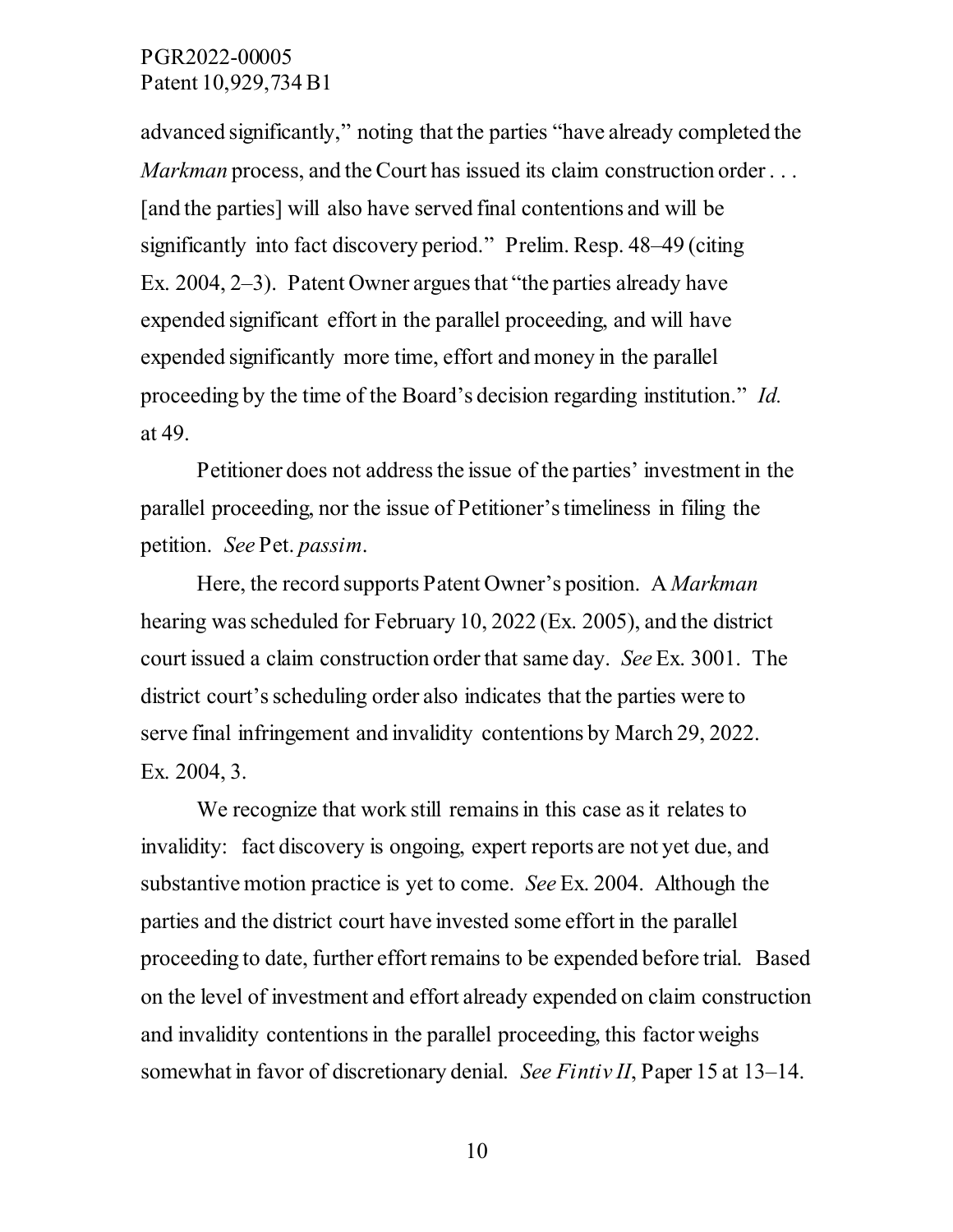# *D. Factor 4: Overlap between issues raised in the petition and in the parallel proceeding*

Patent Owner asserts that "Petitioner challenges all claims of the '734 Patent . . . asserted . . . in the Western District of Texas litigation." Prelim. Resp. 49. Patent Owner also notes that "the Petitioner asserts the same prior art in the Western District of Texas parallel litigation that it asserts here." *Id.* Patent Owner concedes, however, that "the Petition here challenges additional claims (*e.g.*, claims 2, 7, 9, 14, and 16) than the ones that are directly implicated in the parallel litigation." *Id.* at 50. Patent Owner argues that

The same claims at issue in the Texas case are challenged here and there is further significant overlap in subject matter because claims 8 and 15 are the only other independent claims and, just like claim 1, both recite an RFID circuit that uses two clock frequencies, one during tuning and another during operation, and the dependent claims merely add minor limitations. Petitioner also asserts the same prior art in the parallel case. This is certainly a case where it would be inefficient for the parties to proceed in parallel forums.

*Id.* at 51.

Petitioner does not address the issue of overlap of the issues. *See* Pet. *passim*. Notably, Petitioner does not offer a stipulation, such as the one considered in *Sotera Wireless, Inc. v. Masimo Corp.*,IPR2020-01019, Paper 12 (PTAB Dec. 1, 2020) (precedential) (instituting review where Petitioner offered a stipulation that it would not pursue in the district court litigation any ground raised or that could have been reasonably raised in an IPR), or *Sand Revolution II, LLC v. Continental Intermodal Group – Trucking LLC*, IPR2019-01393, Paper 24 (PTAB June 16, 2020) (informative) (instituting review where Petitioner offered a stipulation that it would not pursue the same grounds in the district court litigation).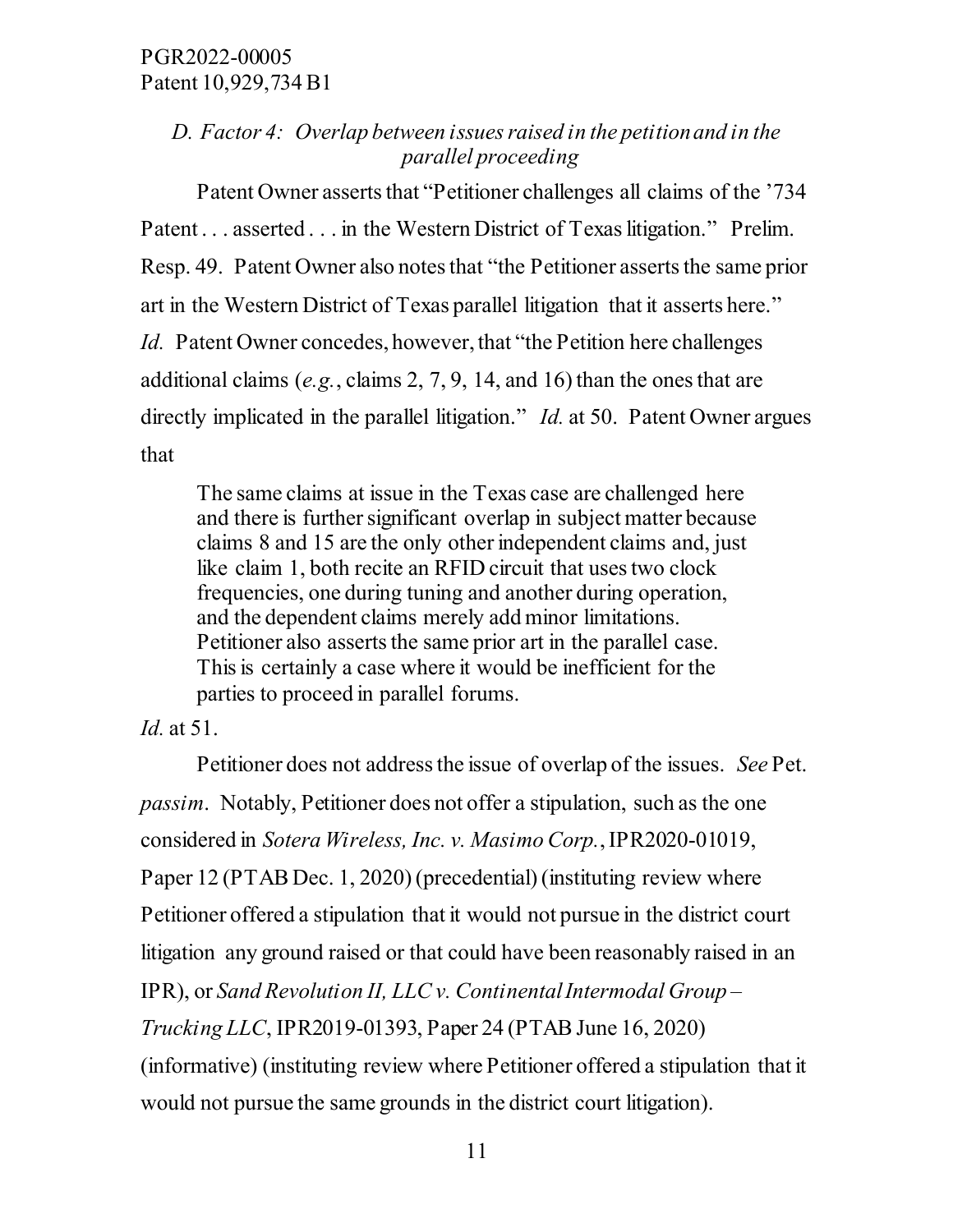This factor evaluates "concerns of inefficiency and the possibility of conflicting decisions" when substantially identical prior art is submitted in both the district court and the post-grant review proceedings. *See Fintiv*, Paper 11 at 12. Because the Petition challenges all of the '734 patent claims asserted in the parallel proceeding, and also asserts the same prior art in both proceedings, this factor weighs in favor of discretionary denial. *See Fintiv II*, Paper 15 at 15.

## *E. Factor 5: Whether the petitioner and the defendant in the parallel proceeding are the same party*

Patent Owner asserts that "[t]he parties are the same in both this proceeding and the Western District of Texas case, weighing in favor of discretionary denial." Prelim. Resp. 51 (citing *Supercell Oy v. Gree, Inc.*, PGR2020-00039, Paper 14 at 18).

Petitioner does not dispute this assertion. *See* Pet. *passim*.

Because the petitioner and the defendant in the parallel proceeding are the same party, this factor weighs in favor of discretionary denial. *See Fintiv II*, Paper 15 at 15.

## *F. Factor 6: Other circumstances that impact the Board's exercise of discretion, including the merits*

We need not decide whether the merits of Petitioner's asserted grounds are particularly strong because it would not impact our ultimate determination under § 324(a). Thus, we determine that the sixth *Fintiv* factor is neutral.

#### *G. Conclusion Regarding the Factors*

We consider "a holistic view of whether efficiency and integrity of the system are best served by denying or instituting review." *Fintiv*, Paper 11 at 6. In our view, the facts weighing in favor of exercising discretion to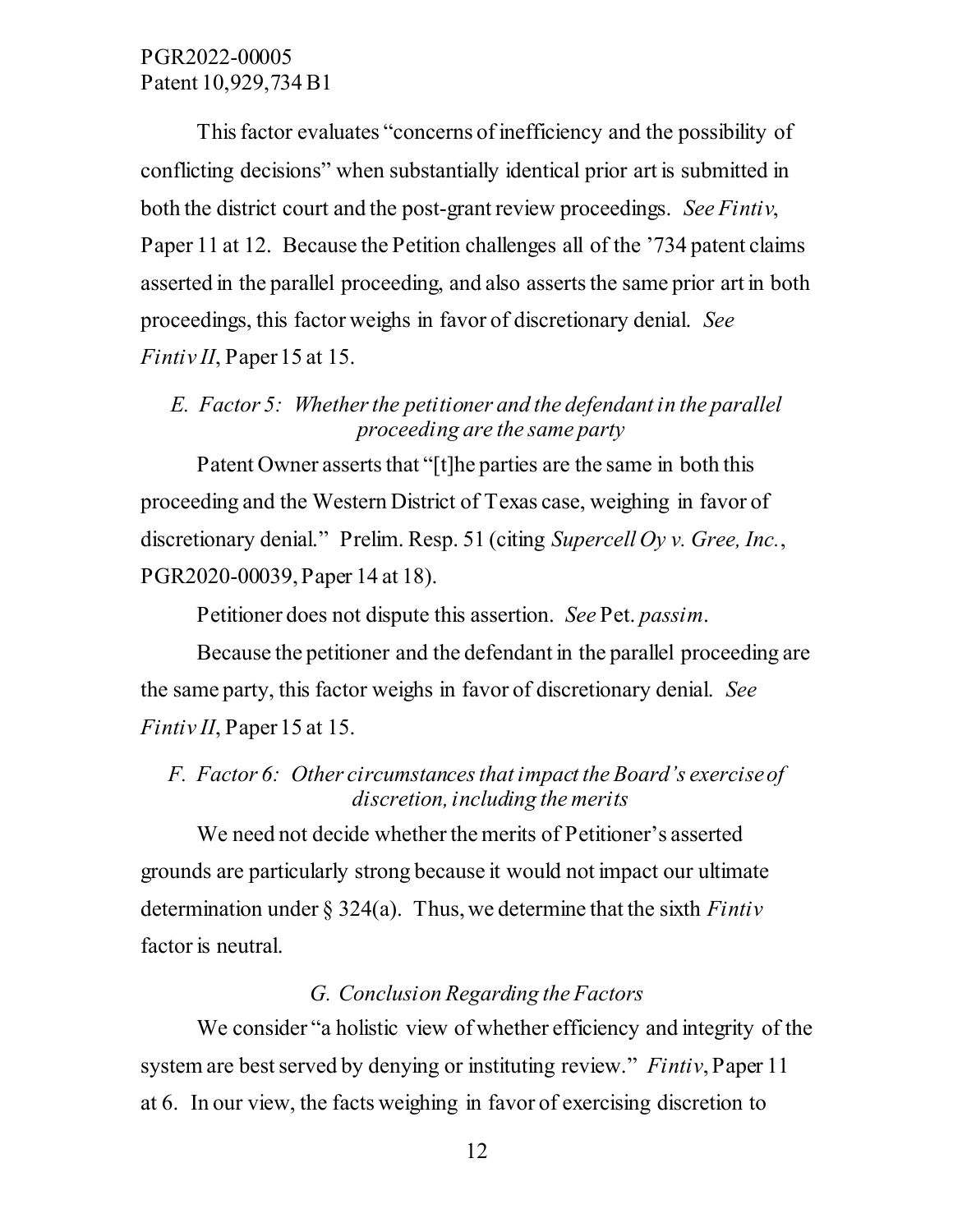deny institution collectively outweigh those weighing against exercising discretion. For these reasons, we exercise our discretion under 35 U.S.C. § 324(a) to deny a post-grant review of the '734 patent.

### III. CONCLUSION

For the foregoing reasons, we exercise our discretion to deny institution of a post-grant review under 35 U.S.C. § 324(a).

# IV. ORDER

In consideration of the foregoing, it is

ORDERED that the Petition is *denied* and no post-grant review is instituted.